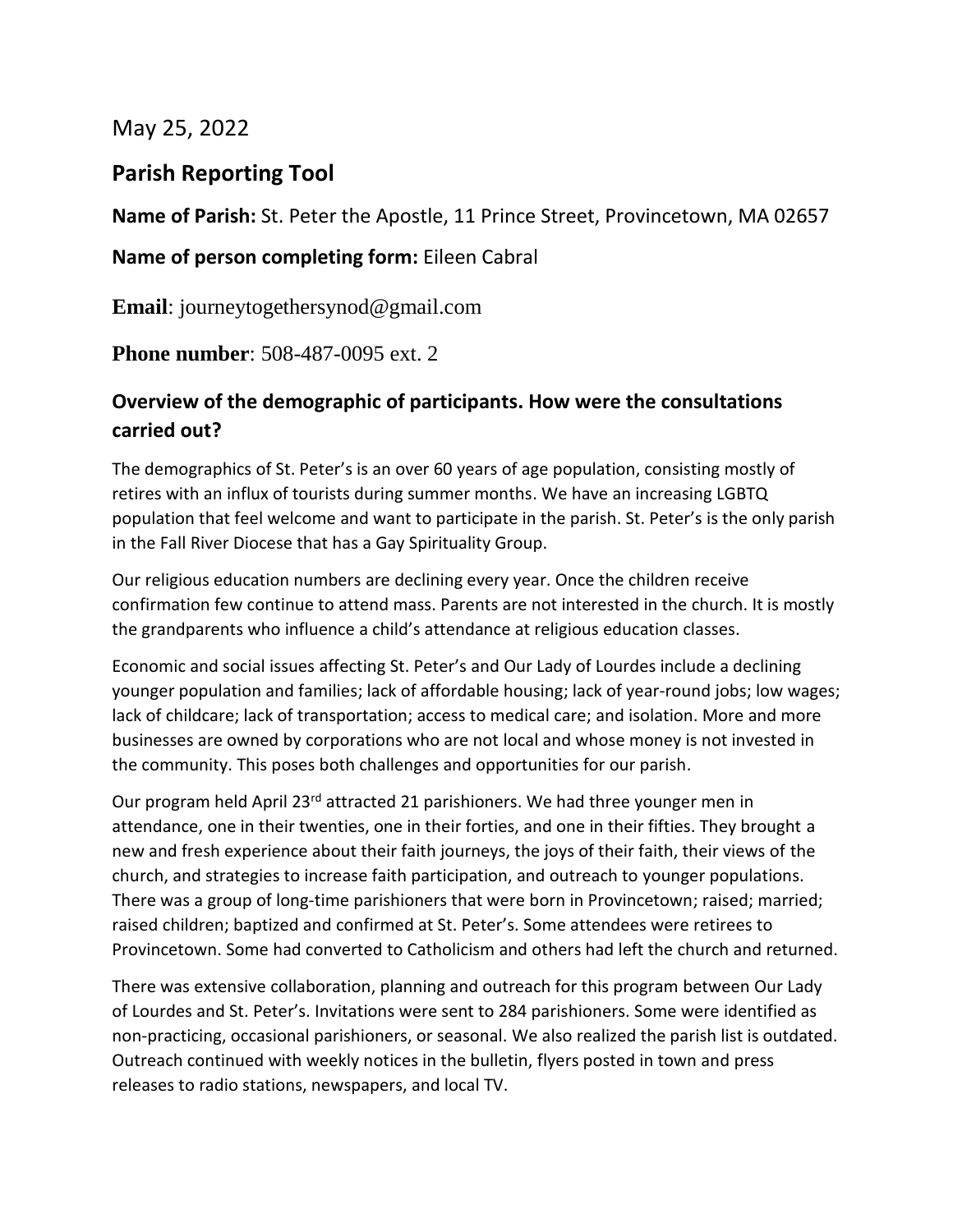# **Summary of responses to Fundamental Questions: A synodal Church, in announcing the Gospel, "journeys together:" How is this "journeying together" happening today, in your particular Church? What steps does the Spirit invite us to take, in order, to grow in our "journeying together"?**

In the evaluation of the program, participants strongly agreed or somewhat agreed they had a greater understanding of Synodality. They were able to identify places in their lives and community where they could journey together. They were able to experience joy in the Mass, Eucharist, hymns, readings, homilies, rosary, celebrating together, and heard the voice of the Holy Spirit in their lives. However, they felt there needed to be improvement to increase their joy, to growth in faith, and share it with others. Suggestions included: special events (e.g., Blessing of the Fleet), speakers, faith discussion groups, penance and prayer services, Adoration of the Blessed Sacrament, greater participation of religious education students in services, altar servers (especially women), meditation, contemplative prayer, greater involvement of the Knights of Columbus, reinstitution of greeters at mass, and greater interaction of the pastor with parishioners and the community. They would like more joint programs with Our Lady of Lourdes and more ecumenical services with other town churches. In the community, St. Peter's is viewed as the "snobs" on the hill. It was felt the church needed to be more visible in the community and due greater outreach not only to their own parishioners but the larger community.

A participant shared with the group how young people approach their faith and hear the Holy Spirit differently from their parents or grandparents. Young people do not respond well to rules and view the church as rigid. They experience faith and the Holy Spirit through spirituality, contemplation, and prayer. They view Church hierarchy, clergy, and religious as preaching Jesus' message but not exhibiting His teachings in word, action, or deed.

#### **Other themes that came from the consultations:**

Knowing the Pope's hope for the Synod and greater participation of the laity, the consultation packet missed the mark. It was evident it was prepared by clergy and difficult for lay people to relate too. We revised the questions but kept the intent and outline of the packet. The question about people on the periphery was demeaning. Its intention of bringing people closer to the church would have had the opposite effect. The Church's message of mercy and love needs to be communicated and extended to those who have experience annulment, women who have had abortions, divorced, LGBTQ, sexually abused, and other people who feel marginalized. With the lack of vocations, heterosexual men should be allowed to marry and become priest. The